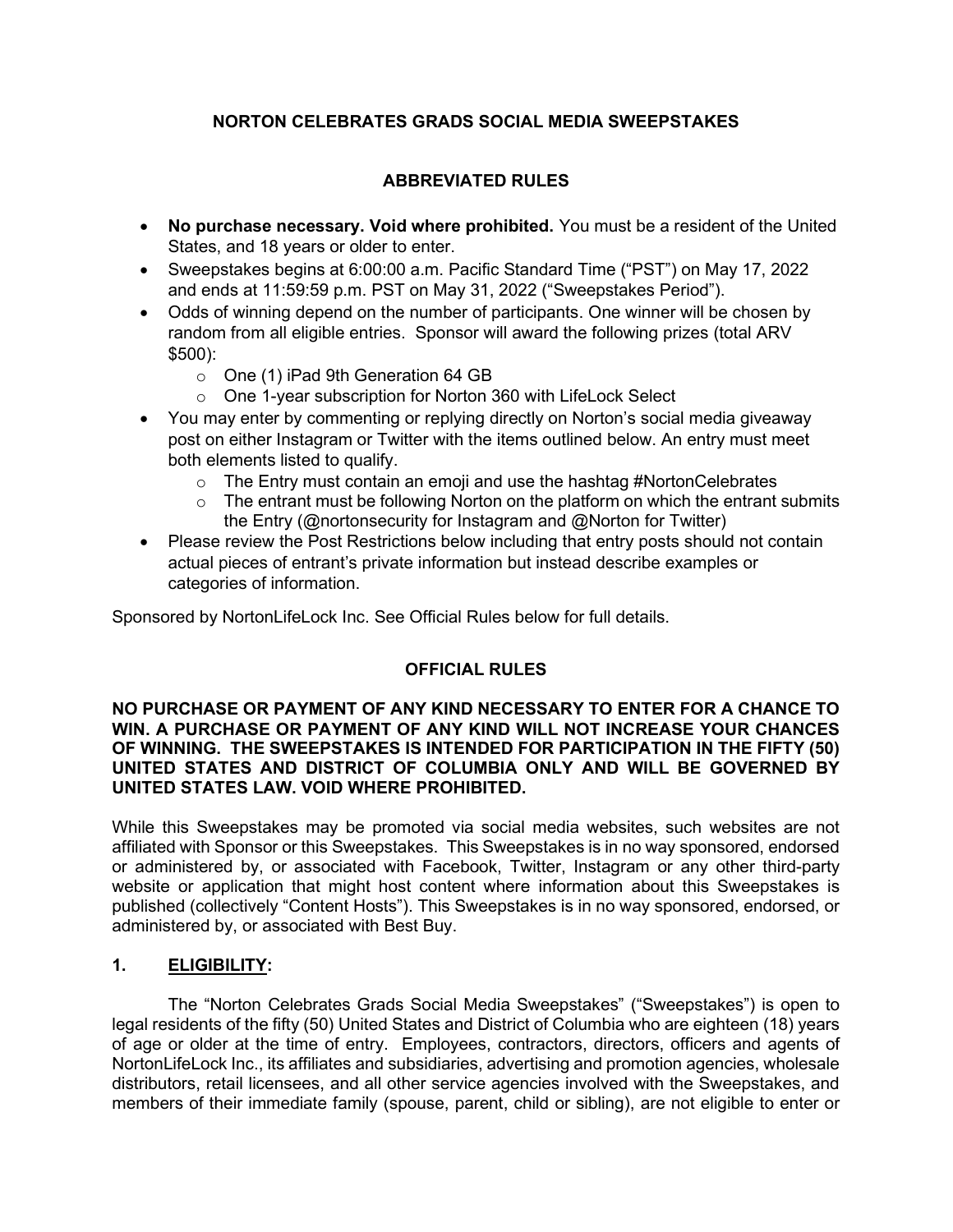win. The Sweepstakes is subject to all applicable federal, state, and local laws and regulations and is void where prohibited. Participation constitutes entrant's full and unconditional agreement to these Official Rules and Sponsor's decisions which are final and binding in all matters related to this Sweepstakes. Winning a prize is contingent upon fulfilling all requirements as set forth herein.

# 2. SWEEPSTAKES PERIOD:

Sweepstakes begins at 6:00:00 a.m. Pacific Standard Time ("PST") on May 17, 2022 and ends at 11:59:59 p.m. PST on May 31, 2022 ("Sweepstakes Period"). Sponsor's computer is the official time keeping device for this Sweepstakes.

# 3. HOW TO ENTER:

To participate, entrants must have either an Instagram or Twitter account and it must be public so that posts are viewable to the Sponsor and its agents. Instagram and Twitter accounts are free but subject to terms: http://instagram.com/legal/terms/ and https://twitter.com/en/tos.

To enter the Sweepstakes, entrants may enter by commenting or replying directly on Norton's social media giveaway post on either Instagram or Twitter with the items outlined below (an "Entry"). An Entry must meet both elements listed to qualify.

- o The Entry must contain an emoji and use the hashtag #NortonCelebrates
- $\circ$  The entrant must be following Norton on the platform on which the entrant submits the Entry (@nortonsecurity for Instagram and @Norton for Twitter)

All Entries must be received and recorded during the Sweepstakes Period. No other forms of Entry are valid. Limit one Entry per person and per social media venue, will be considered. By posting an Entry, entrant agrees that it conforms to the Post Restrictions as defined below and that Sponsor, in its sole discretion, may disqualify you from the Sweepstakes if it believes that your Entry fails to conform to the Post Restrictions.

## Post Restrictions:

- Entry posts should not contain actual pieces of entrant's private information but instead describe examples or categories of information;
- Entry posts must not contain material that violates or infringes another's rights, including but not limited to privacy, publicity or intellectual property rights;
- Entrant must have permission from all individuals that appear in the Entry posts (if any) to use their name and/or likeness in the Entry posts and to grant the rights set forth below.
- Entry posts must not disparage Sponsor, or any other person or party;
- Entry posts must not contain brand names or trademarks other than those owned by Sponsor;
- Entry posts must not contain material that is inappropriate, indecent, obscene, hateful, tortious, defamatory, slanderous, libelous or in violation of or contrary to the laws or regulations in any state where Entry is created;
- Entry posts must not contain material that promotes bigotry, racism, hatred or harm against any group or individual or promotes discrimination based on race, gender, religion, nationality, disability, sexual orientation or age.

# 4. SWEEPSTAKES DRAWING: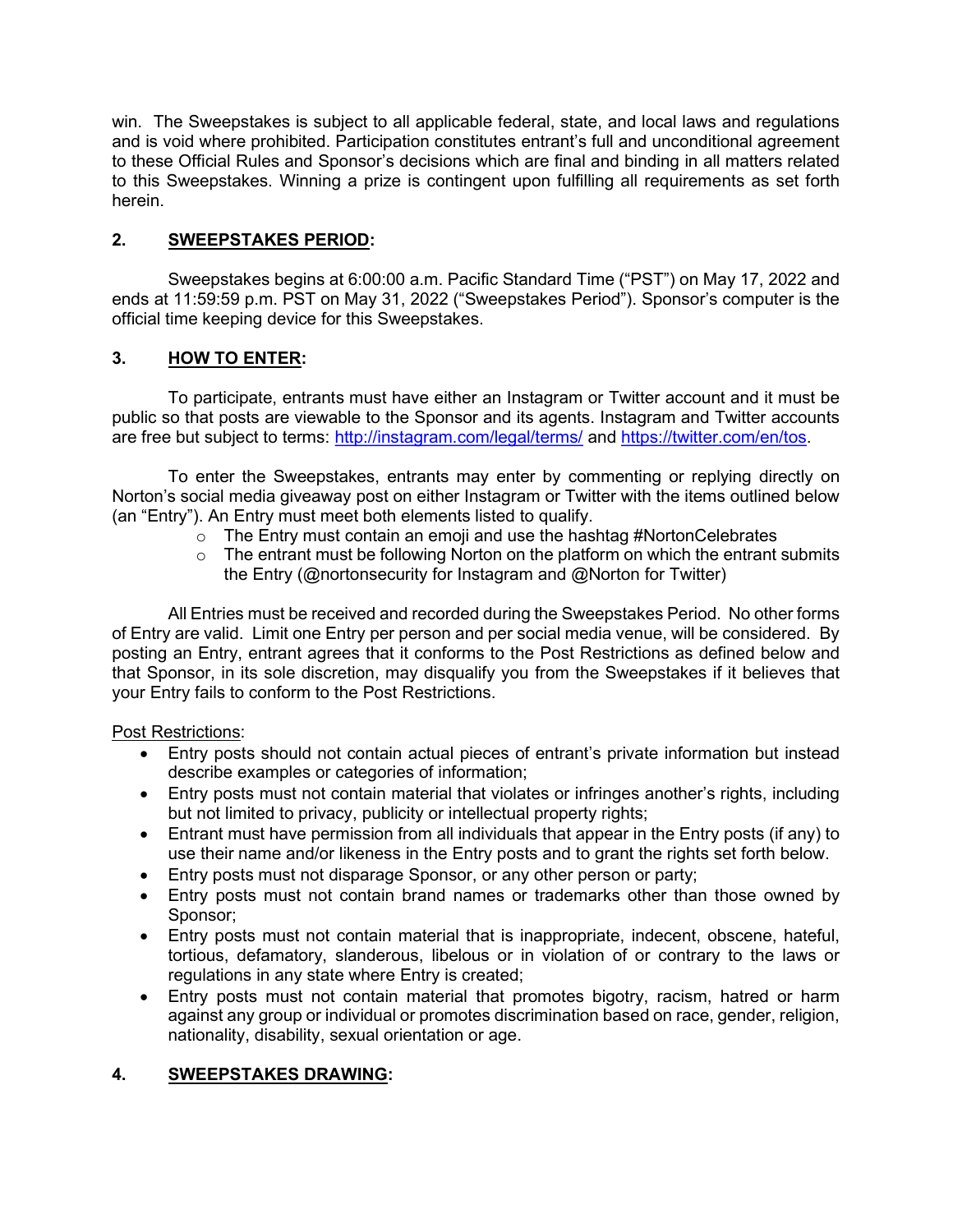Potential will be selected in a random drawing to be held on or about June 1, 2022 from among all eligible Entries received by Sponsor, whose decisions are final in all matters relating to this Sweepstakes. Odds of winning depend on the number of eligible Entries received.

#### 5. WINNER NOTIFICATION:

All prizes will be awarded. Potential winner will be notified via direct message on either Twitter or Instagram and will be required to respond to the notification within forty-eight (48) hours indicating whether they can accept the prize. If a potential winner does not respond to the notification within the forty-eight (48) hour time period, prize will be forfeited and an alternate potential winner will be randomly selected. Any alternate potential winner selected will also be required to respond to the notification within the time frame stated above.

Potential winners may be required to complete, sign and return an affidavit of eligibility and liability and, unless prohibited by law, a publicity release to Sponsor or Sponsor's representative within forty-eight (48) hours of prize acceptance. Subject to verification of eligibility and compliance with the terms of these Official Rules, the potential winner will be declared an official winner of the Sweepstakes.

 In the event of noncompliance within any stated time period, the prize will be forfeited and an alternate potential winner will be randomly selected. Any alternate potential winner selected will also be required to adhere to the time periods described herein. Any prize notification or prize returned to the Sponsor or its agencies as undeliverable will result in disqualification and the awarding of that prize to an alternate potential winner.

 Released Parties (as defined below) are not responsible for suspended or discontinued Internet, wireless, or land-line phone service or a change in an entrant's email, phone number or mailing address which may result in a potential winner not receiving initial prize notification or their prize information.

#### 6. PRIZE DETAILS:

 Sponsor will award the grand prize winner with (1) iPad 9th Generation 64 GB, and (1) Norton 360 with LifeLock Select annual subscription (Approximate Retail Value ("ARV") is \$149.99 USD).

 The Norton 360 with LifeLock Select annual subscription is subject to the subscription terms and conditions and requires a payment method for enrollment and activation of annual subscription required. If not canceled by the end of your subscription, your payment method will be billed and auto-renewing subscription will begin. You can cancel your subscription at my.norton.com. Your subscription may include product, service and /or protection updates and features that may be added, modified or removed subject to the acceptance of the Customer License and Services Agreement: https://www.nortonlifelock.com/us/en/legal/license-servicesagreement/.

If winner cannot accept the prize as specified, prize will be forfeited and will be awarded to an alternate winner. Any difference between stated value and actual value will not be awarded.

Limit one (1) prize per person. Prizes will be fulfilled by kglobal LLC ("Agency") on behalf of Sponsor, are non-transferable and no cash equivalent or substitution of prize is offered, except at the sole discretion of Sponsor. Please allow up to eight (8) weeks for delivery. If a prize, or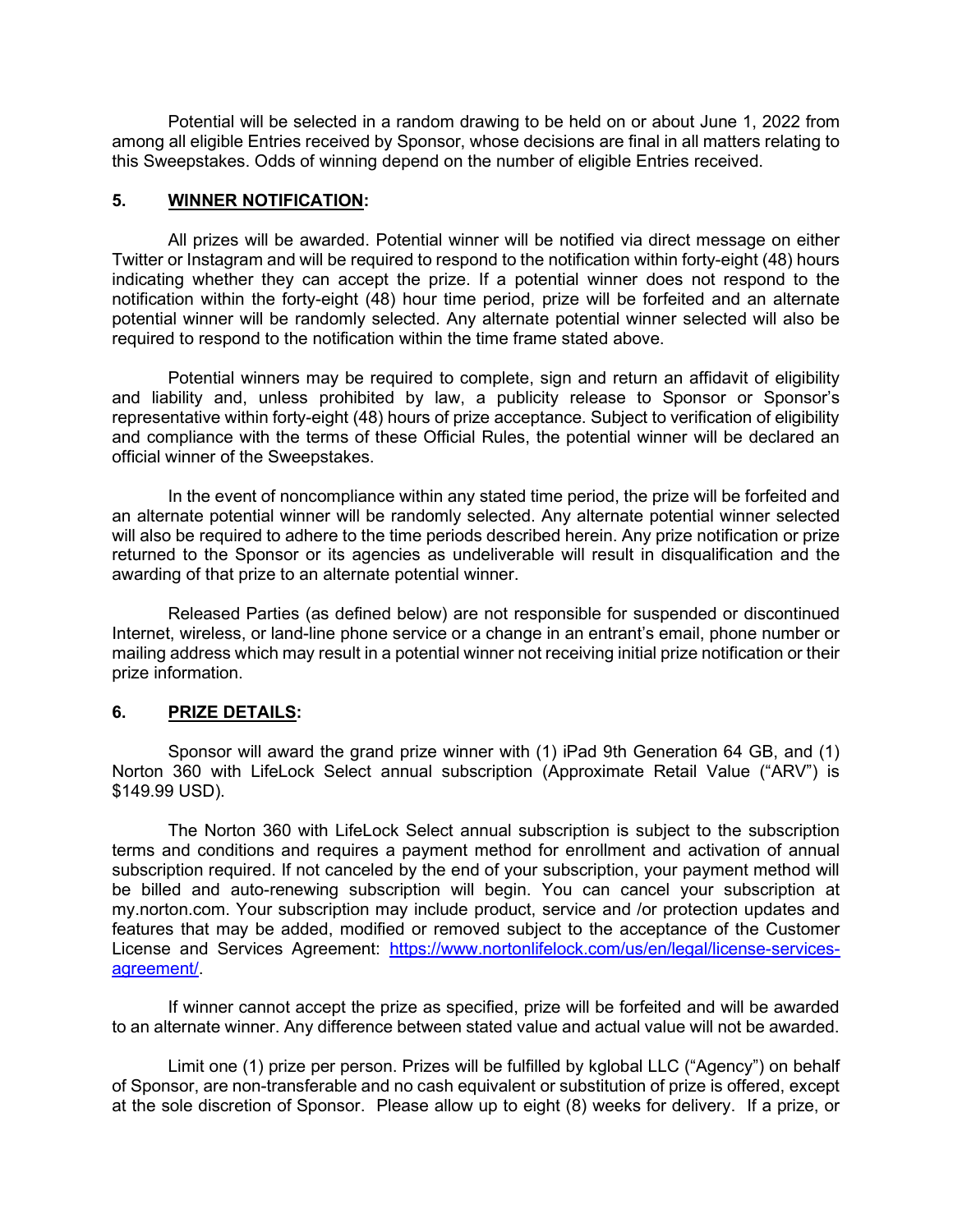any portion thereof, cannot be awarded for any reason, Sponsor reserves the right to substitute prize with another prize of equal or greater value. Prize winner will be solely responsible for all federal, state and/or local taxes, and for any other fees or costs associated with the prizes they receive, regardless of whether it, in whole or in part, is used. Actual prize may vary.

Only the number of prizes set forth in these Official Rules will be awarded. In the event that a technical error or any other mistake, failure or discrepancy causes more than the stated number of prizes as set forth in these Official Rules to be promoted, available, noticed or claimed, Sponsor may award only the stated number of prizes by conducting a random drawing from among all legitimate, unawarded, eligible prize claims.

## 7. PUBLICITY:

Participants retain all ownership rights in submissions, however, with each submission, participant grants Sponsor, and its affiliates, a worldwide, non-exclusive, perpetual, royalty-free, fully-paid, sublicensable and transferable license to use, adapt, modify, publish, reproduce, distribute, prepare derivative works of, publicly display, and perform your submission, in whole or in part, in connection with this Sweepstakes and in connection with the marketing, advertising, and promotion of Sponsor products. Sponsor may also use your submission in connection with (i) retail marketing efforts, including trade show booths, catalogs, mailers, point of purchase, or other store displays; and (ii) e-commerce efforts, including Sponsor websites, in any media formats and through any media or social channels. Acceptance of prize offered constitutes permission for Sponsor to use winner's name, voice, biographical information and/or likeness for purposes of advertising and promotion without further compensation in all media now known or hereafter discovered worldwide and on the Internet without notice or review or approval as permitted by law.

## 8. RELEASE:

By accepting a prize or participating in this Sweepstakes in any manner, each entrant and winner agrees to release and hold Content Host, NortonLifeLock Inc., Sponsor's promotional partners and each of their respective parents, affiliates, subsidiaries, owners, officers, directors, employees, agents and representatives (collectively, the "Released Parties"), harmless from all losses, damages, rights, claims and actions of any kind resulting from this Sweepstakes or the acceptance, possession or use of any prize, including without limitation, personal injuries, death and property damage.

EACH ENTRANT AND WINNER WAIVES CALIFORNIA CIVIL CODE § 1542 (AND ALL SIMILAR LAWS OF ANY STATE OR TERRITORY OF THE UNITED STATES), WHICH READS: "A GENERAL RELEASE DOES NOT EXTEND TO CLAIMS WHICH THE CREDITOR DOES NOT KNOW OR SUSPECT TO EXIST IN HIS FAVOR AT THE TIME OF EXECUTING THE RELEASE, WHICH IF KNOWN BY HIM MUST HAVE MATERIALLY AFFECTED HIS SETTLEMENT WITH THE DEBTOR." EACH ENTRANT AND WINNER REPRESENTS AND WARRANTS FULL UNDERSTANDING OF, AND ACKNOWLEDGES THE SIGNIFICANCE AND CONSEQUENCE OF, WAIVER OF CALIFORNIA CIVIL CODE § 1542 (AND ALL SIMILAR LAWS OF ANY STATE OR TERRITORY OF THE UNITED STATES).

## 9. GENERAL CONDITIONS:

The Released Parties are not responsible for lost, late, misdirected, unintelligible, returned or undelivered entries, telephone calls, text messages, email, or for lost, interrupted or unavailable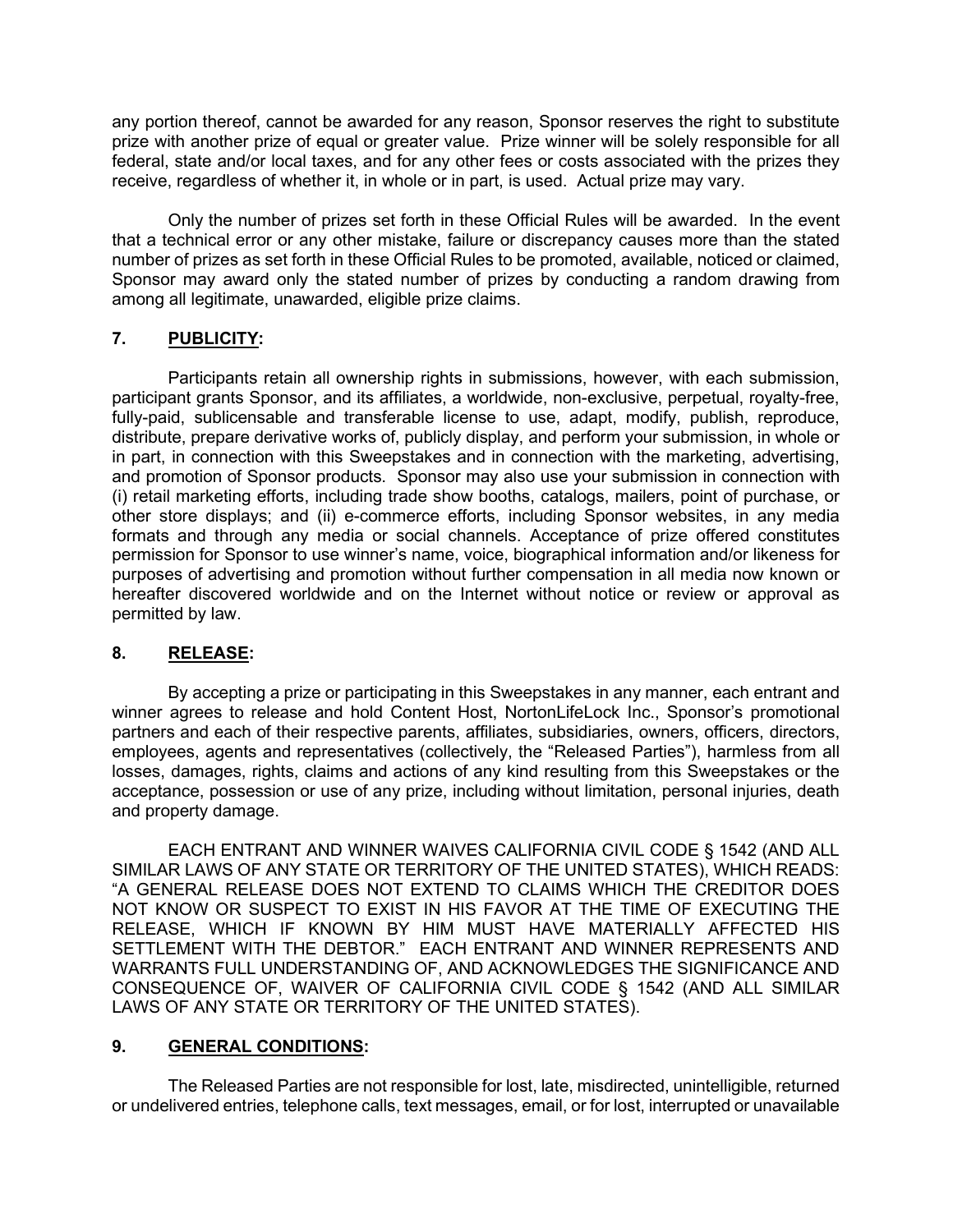satellite, network, server, Internet Service Provider (ISP), Website, or other connections availability, accessibility or traffic congestion, miscommunications, failed computer, network, telephone, satellite or cable hardware or software or lines, or technical failure, or jumbled, scrambled, delayed or misdirected transmissions, computer hardware or software malfunctions, failures or difficulties, or other errors of any kind whether human, mechanical, electronic or network. Persons who tamper with or abuse any aspect of this Sweepstakes or Website, or act in violation of the Official Rules, or act in any manner to threaten or abuse or harass any person, or violate Website's terms of service, as solely determined by the Sponsor, will be disqualified. Released Parties are not responsible for any incorrect or inaccurate information whether caused by Website users, tampering, hacking, or by any of the programming or equipment associated with or used in this Sweepstakes or otherwise, and assumes no responsibility for any errors, omission, deletion, interruption or delay in operation or transmission or communication line failure, theft or destruction or unauthorized website access. Any use of robotic, macro, automatic, programmed or like entry methods will void all such entries, and may subject that entrant to disqualification. Released Parties are not responsible for injury or damage to participant's or any other person's computer or property related to or resulting from participating in this Sweepstakes. Should any portion of Sweepstakes be, in the Sponsor's sole opinion, compromised by virus, worms, bugs, unauthorized human intervention or other causes which, in the sole opinion of the Sponsor, corrupt or impair administration, security, fairness or proper play of this Sweepstakes, or submission of entries, Sponsor reserves the right at their sole discretion to suspend, modify or terminate the Sweepstakes, and randomly select the winner from valid entries received prior to action taken, or otherwise as may be deemed fair and equitable by the Sponsor. In the event of a dispute regarding the identity of an online entrant, the authorized subscriber of the email address used to enter will be deemed to be the entrant, and must comply with these rules. The authorized account subscriber is the natural person who is assigned the email address by the ISP or other organization responsible for assigning email addresses. All materials submitted become the property of NortonLifeLock Inc. and will not be returned. To the maximum extent allowed by law, in no event will Released Parties be responsible or liable for any damages or losses of any kind, including indirect, incidental, consequential or punitive damages arising out of this Sweepstakes. SOME JURISDICTIONS DO NOT ALLOW THE LIMITATION OR EXCLUSION OF LIABILITY FOR INCIDENTAL, CONSEQUENTIAL, OR OTHER DAMAGES; AS A RESULT, THE ABOVE LIMITATIONS OR EXCLUSIONS MAY NOT APPLY TO YOU, AND THE FOREGOING PARAGRAPHS SHALL NOT APPLY TO A RESIDENT OF NEW JERSEY TO THE EXTENT DAMAGES TO SUCH NEW JERSEY RESIDENT ARE THE RESULT OF SPONSOR OR NEGLIGENT, FRAUDULENT OR RECKLESS ACT(S) OR INTENTIONAL MISCONDUCT.

## 10. DISPUTE RESOLUTION:

All issues and questions concerning the construction, validity, interpretation and enforceability of these Official Rules, or the rights and obligations of the entrant, and Sponsor in connection with the Sweepstakes, or any claim or dispute that has arisen or may arise between you and Sponsor, shall be governed by, and construed in accordance with, the laws of the State of California without giving effect to any choice of law or conflict of law rules. All participants consent to the jurisdiction and venue in Santa Clara County, California, U.S.A.

## 11. PRIVACY POLICY:

Information collected in connection with this Sweepstakes is subject to Sponsor's Privacy Policy: https://www.nortonlifelock.com/us/en/privacy/global-privacy-statement/. Sponsor will retain the personal information for a period reasonably necessary for the purpose of administering and managing the Sweepstakes. If you are verified as a prize winner, your first name, last initial,